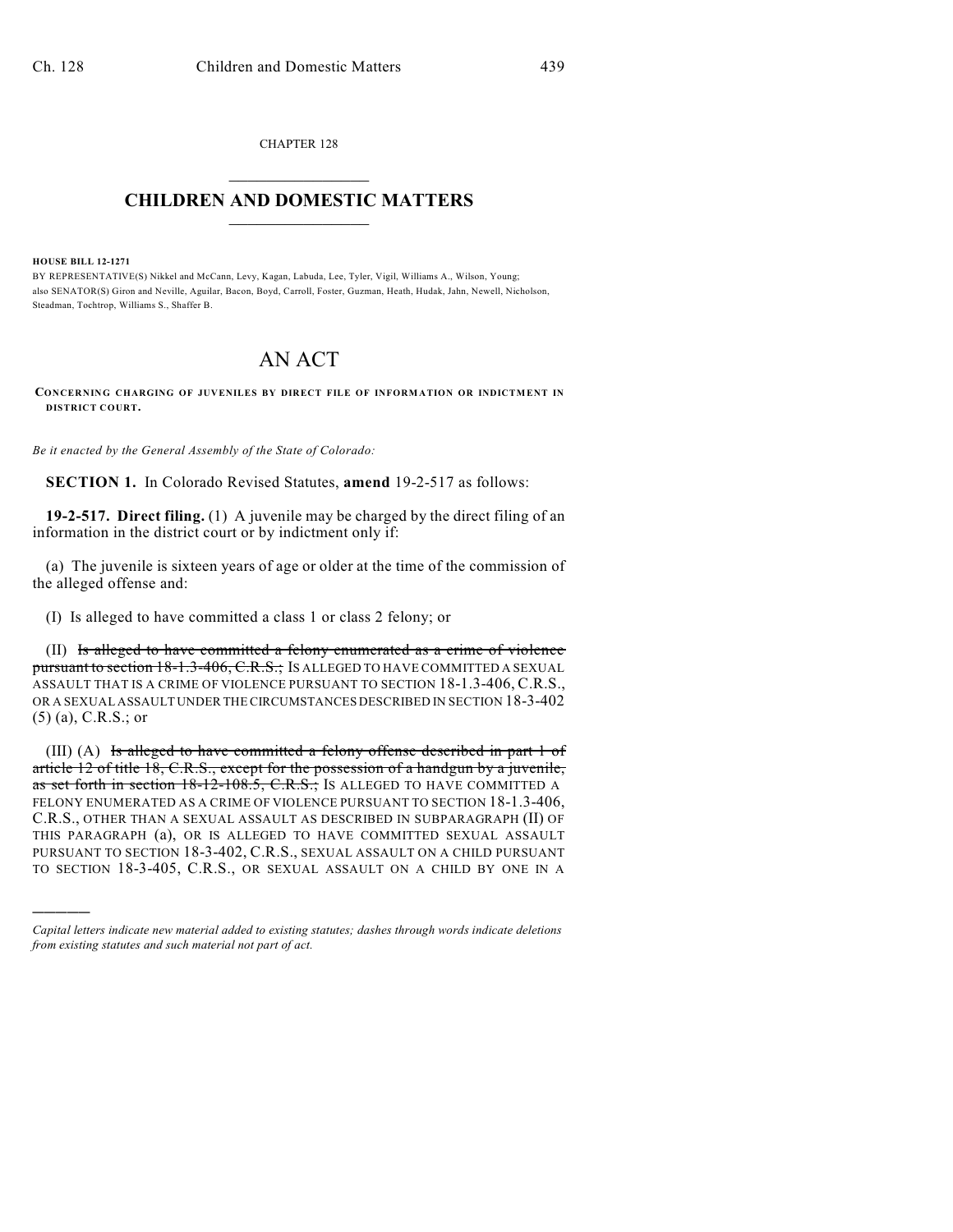POSITION OF TRUST PURSUANT TO SECTION 18-3-405.3, C.R.S.; AND

(B) IS FOUND TO HAVE A PRIOR ADJUDICATED FELONY OFFENSE; or

(IV) Is alleged to have used, or possessed and threatened the use of, a deadly weapon during the commission of a felony offense against a person described in article 3 of title 18, C.R.S.; or HAS PREVIOUSLY BEEN SUBJECT TO PROCEEDINGS IN DISTRICT COURT AS A RESULT OF A DIRECT FILING PURSUANT TO THIS SECTION OR A TRANSFER PURSUANT TO SECTION 19-2-518; EXCEPT THAT:

(A) IF THE JUVENILE IS FOUND NOT GUILTY IN DISTRICT COURT OF THE PRIOR FELONY OR ANY LESSER INCLUDED OFFENSE, THE SUBSEQUENT CHARGE SHALL BE REMANDED TO THE JUVENILE COURT; AND

(B) IF THE JUVENILE IS CONVICTED IN DISTRICT COURT IN THE PRIOR CASE OF A LESSER INCLUDED OR NONENUMERATED OFFENSE FOR WHICH CRIMINAL CHARGES COULD NOT HAVE BEEN ORIGINALLY FILED BY INFORMATION OR INDICTMENT IN THE DISTRICT COURT PURSUANT TO THIS SECTION, THE SUBSEQUENT CHARGE MAY BE REMANDED TO THE JUVENILE COURT.

(V) Is alleged to have committed vehicular homicide, as described in section 18-3-106, C.R.S., vehicular assault, as described in section 18-3-205, C.R.S., or felonious arson, as described in part 1 of article 4 of title 18, C.R.S.; or

(VI) Is alleged to have committed a class 3 felony, or sexual assault as described in section  $18-3-402$  (1) (d), C.R.S., or section  $18-3-403$  (1) (e), C.R.S., as it existed prior to July 1, 2000, and the juvenile, within the two previous years, has been adjudicated a juvenile delinquent for an act that constitutes a felony; or

(VII) Is alleged to have committed a felony, and is determined to be an habitual juvenile offender. For purposes of this section, "habitual juvenile offender" is defined in section  $19-1-103(61)$ .

(b) The juvenile is fourteen or fifteen years of age at the time of the commission of the alleged offense and:

(I) Is alleged to have committed murder in the first degree, as described in section 18-3-102, C.R.S., or murder in the second degree, as described in section 18-3-103, C.R.S.; or

(II) Is alleged to have committed sexual assault under the circumstances described in section  $18-3-402$  (5) (a), C.R.S.; or

(III) Is alleged to have committed any sexual offense that is enumerated as a crime of violence pursuant to section 18-1.3-406, C.R.S.; or

(IV) Is alleged to have committed any sexual offense classified as a class 3 felony, or sexual assault as described in section  $18-3-402$  (1) (d), C.R.S., or section 18-3-403 (1) (e), C.R.S., as it existed prior to July 1, 2000, and the juvenile, within the two previous years, has been adjudicated a juvenile delinquent for an act that constitutes a felony; or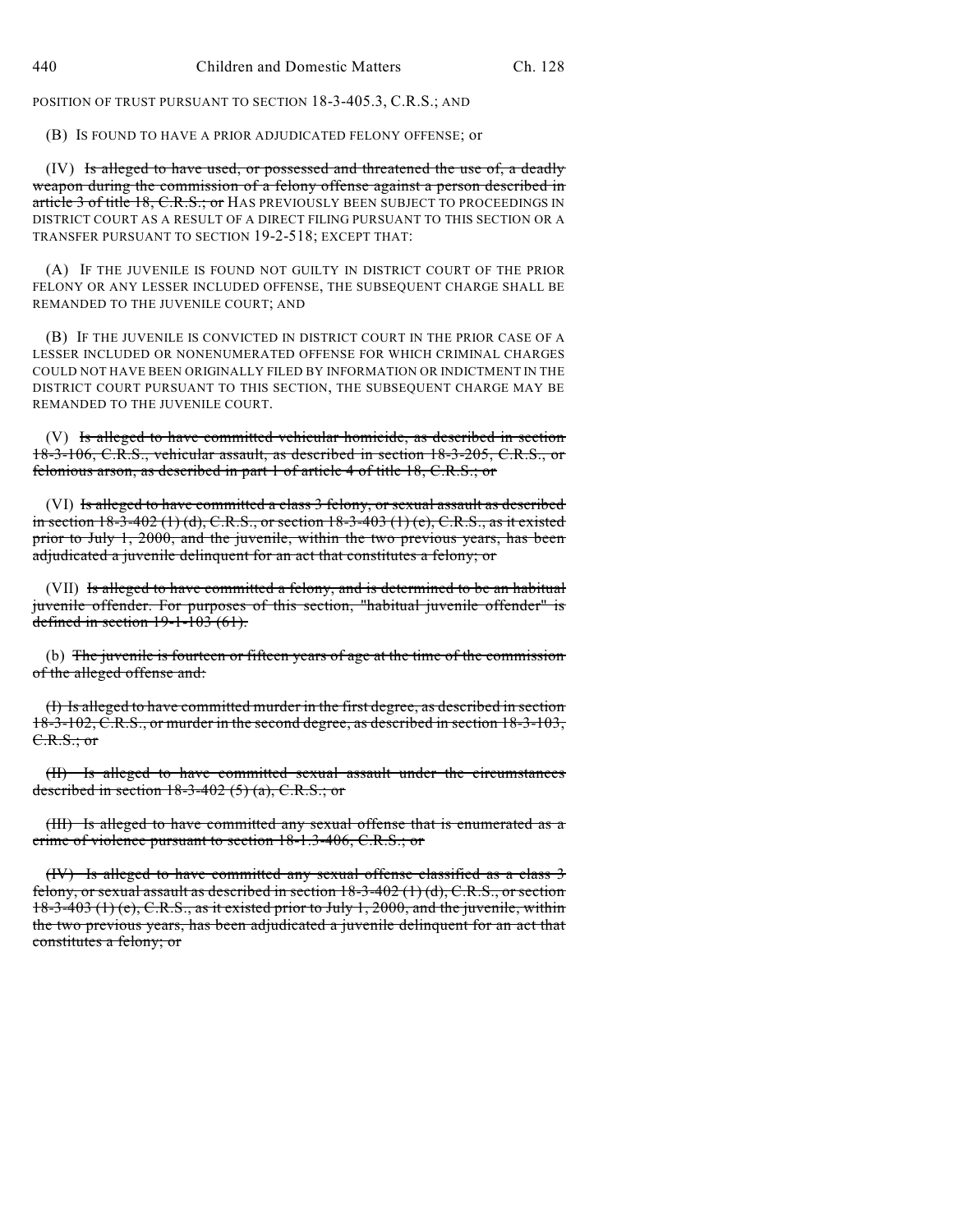(V) Is alleged to have committed any felony sexual offense and is determined to be an habitual juvenile offender; or

(c) The juvenile is fourteen years of age or older at the time of the commission of the alleged offense, has allegedly committed a felony, and has previously been subject to proceedings in district court as a result of a direct filing pursuant to this section or a transfer pursuant to section 19-2-518; except that:

(I) If the juvenile is found not guilty in district court of the prior felony or any lesser included offense, the subsequent charge shall be remanded back to the juvenile court; and

(II) If the juvenile is convicted in district court in the prior case of a lesser included or nonenumerated offense for which criminal charges could not have been originally filed by information or indictment in the district court pursuant to this section, the subsequent charge may be remanded back to the juvenile court.

(1.5) IF, AFTER A PRELIMINARY HEARING, THE DISTRICT COURT DOES NOT FIND PROBABLE CAUSE FOR AN OFFENSE THAT MAY BE CHARGED BY DIRECT FILING, OR IF THE DIRECT FILE ELIGIBLE OFFENSE IS DISMISSED AT A LATER DATE, THE COURT SHALL REMAND THE CASE TO THE JUVENILE COURT.

(2) Notwithstanding the provisions ofsection 19-2-518, after filing charges in the juvenile court but prior to the time that BEFORE the juvenile court conducts a transfer hearing, the district attorney may file the same or different charges against the juvenile by direct filing of an information in the district court or by indictment pursuant to this section. Upon said THE filing or indictment in the district court, the juvenile court shall no longer have jurisdiction over proceedings concerning said THE charges.

(3) (a) In determining whether to file charges in district court pursuant to this section, the district attorney shall first consider the following criteria: AFTER A JUVENILE CASE HAS BEEN CHARGED BY DIRECT FILING OF INFORMATION OR BY AN INDICTMENT IN DISTRICT COURT, THE JUVENILE MAY FILE IN DISTRICT COURT A MOTION TO TRANSFER THE CASE TO JUVENILE COURT. THE JUVENILE MUST FILE THE MOTION NO LATER THAN THE TIME TO REQUEST A PRELIMINARY HEARING. UPON RECEIPT OF THE MOTION, THE COURT SHALL SET THE REVERSE-TRANSFER HEARING WITH THE PRELIMINARY HEARING. THE COURT SHALL PERMIT THE DISTRICT ATTORNEY TO FILE A RESPONSE TO THE JUVENILE'S MOTION TO TRANSFER THE CASE TO JUVENILE COURT. THE DISTRICT ATTORNEY SHALL FILE THE RESPONSE NO LATER THAN FOURTEEN DAYS BEFORE THE REVERSE-TRANSFER HEARING.

(I) The seriousness of the offense and whether the protection of the community requires response or consequence beyond that afforded by this article;

(II) Whether the alleged offense was committed in an aggressive, violent, premeditated, or willful manner;

(III) Whether the alleged offense was against persons or property, greater weight being given to offenses against persons;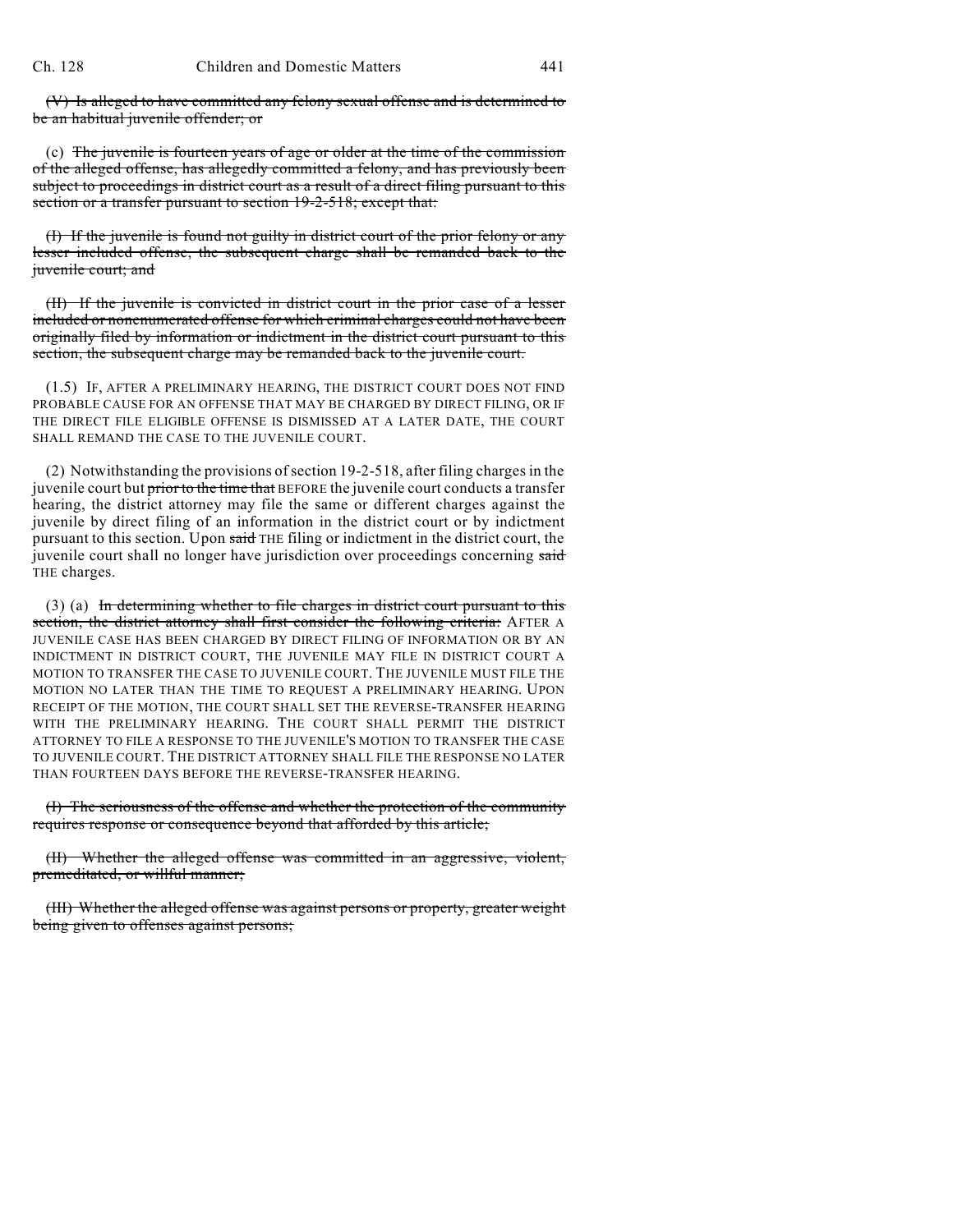(IV) The age of the juvenile and the maturity of the juvenile as determined by considerations of the juvenile's home, environment, emotional attitude, and pattern of living;

(V) The record and previous history of the juvenile;

(VI) The likelihood of rehabilitation of the juvenile by use of the sentencing options available in the juvenile and district courts;

(VII) The interest of the community in the imposition of a punishment commensurate with the gravity of the offense;

(VIII) The impact of the offense on the victim;

(IX) Whether the juvenile was previously committed to the department of human services following an adjudication for a delinquent act that constitutes a felony; and

(X) Whether the juvenile used, or possessed and threatened the use of, a deadly weapon in the commission of a delinquent act.

(b) The amount of weight given to each of the factors listed in paragraph (a) of this subsection (3) is discretionary with the district attorney. The insufficiency of any factor or set of factors shall not preclude the district attorney from charging by direct filing, so long as the district attorney issatisfied that the information available supports the decision IN DETERMINING WHETHER THE JUVENILE AND THE COMMUNITY WOULD BE BETTER SERVED BY ADJUDICATIVE PROCEEDINGS PURSUANT TO THIS ARTICLE OR BY PROCEEDINGS UNDER TITLE 16, C.R.S., THE COURT SHALL CONSIDER THE FOLLOWING FACTORS:

(I) THE SERIOUSNESS OF THE ALLEGED OFFENSE AND WHETHER THE PROTECTION OF THE COMMUNITY REQUIRES RESPONSE OR CONSEQUENCE BEYOND THAT AFFORDED BY THIS ARTICLE;

(II) WHETHER THE ALLEGED OFFENSE WAS COMMITTED IN AN AGGRESSIVE, VIOLENT, PREMEDITATED, OR WILLFUL MANNER;

(III) WHETHER THE ALLEGED OFFENSE WAS AGAINST PERSONS OR PROPERTY, GREATER WEIGHT BEING GIVEN TO OFFENSES AGAINST PERSONS;

(IV) THE AGE OF THE JUVENILE AND THE MATURITY OF THE JUVENILE AS DETERMINED BY CONSIDERATIONS OF THE JUVENILE'S HOME, ENVIRONMENT, EMOTIONAL ATTITUDE, AND PATTERN OF LIVING;

(V) THE RECORD AND PREVIOUS HISTORY OF THE JUVENILE IN PRIOR COURT-RELATED MATTERS;

(VI) THE CURRENT AND PAST MENTAL HEALTH STATUS OF THE JUVENILE AS EVIDENCED BY RELEVANT MENTAL HEALTH OR PSYCHOLOGICAL ASSESSMENTS OR SCREENINGS THAT ARE MADE AVAILABLE TO BOTH THE DISTRICT ATTORNEY AND DEFENSE COUNSEL;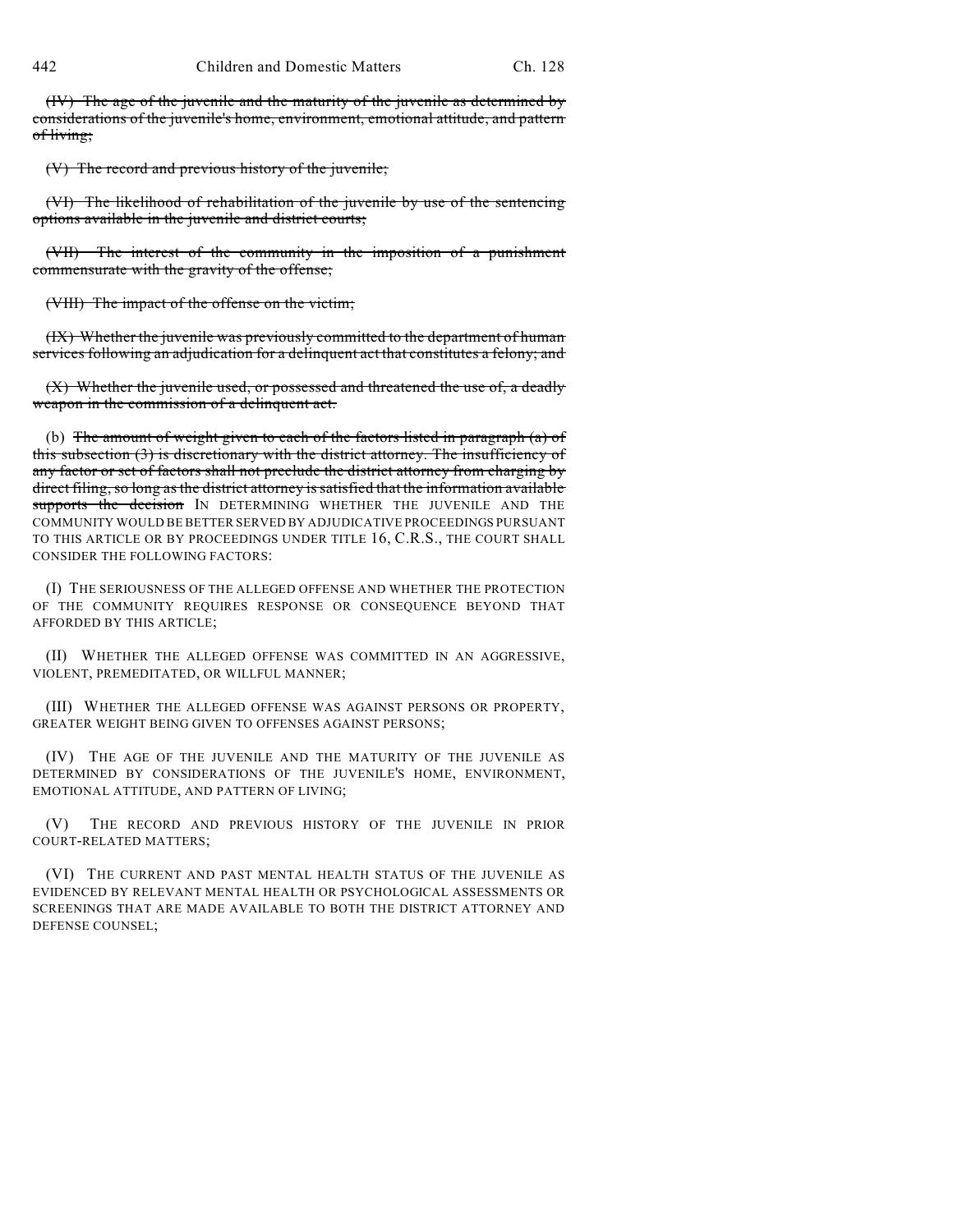(VII) THE LIKELIHOOD OF THE JUVENILE'S REHABILITATION BY USE OF THE SENTENCING OPTIONS AVAILABLE IN THE JUVENILE COURTS AND DISTRICT COURTS;

(VIII) THE INTEREST OF THE COMMUNITY IN THE IMPOSITION OF A PUNISHMENT COMMENSURATE WITH THE GRAVITY OF THE OFFENSE;

(IX) THE IMPACT OF THE OFFENSE ON THE VICTIM;

(X) WHETHER THE JUVENILE WAS PREVIOUSLY COMMITTED TO THE DEPARTMENT OF HUMAN SERVICES FOLLOWING AN ADJUDICATION FOR A DELINQUENT ACT THAT CONSTITUTES A FELONY; AND

(XI) WHETHER THE JUVENILE USED, OR POSSESSED AND THREATENED THE USE OF, A DEADLY WEAPON IN THE COMMISSION OF THE DELINQUENT ACT.

(c) IF THE DISTRICT COURT DETERMINES PURSUANT TO PARAGRAPH (b) OF THIS SUBSECTION (3) THAT THE JUVENILE AND THE COMMUNITY WOULD BE BETTER SERVED BY ADJUDICATIVE PROCEEDINGS PURSUANT TO THIS ARTICLE, THE COURT SHALL ENTER AN ORDER DIRECTING THAT THE OFFENSES AGAINST THE JUVENILE BE ADJUDICATED IN JUVENILE COURT PURSUANT TO THE PROVISIONS OF THIS ARTICLE.

 $(4)$  (a) If, after or contemporaneously with the filing of a delinquency petition and after initial consideration of the factors set forth in subsection (3) of this section, the district attorney believes the case may be appropriate for charging by direct filing, the district attorney shall file with the juvenile court, with a copy to the juvenile's counsel of record, or to the juvenile if the juvenile has waived counsel or if there is no counsel of record, a notice of consideration of direct file. No later than forty-eight hours after the filing of the notice of consideration, the juvenile court shall readvise the juvenile of his or her right to counsel. If the juvenile has previously waived his or her right to counsel, the juvenile shall have an opportunity to withdraw such waiver.

(b) After the filing of the notice of consideration of direct file, the juvenile shall have fourteen days to provide to the district attorney any and all information the juvenile requests the district attorney to consider relating to the factors set forth in subsection (3) of this section in making the decision whether to direct file charges. The district attorney shall not direct file charges until the fourteen-day period for consideration has passed. Nothing in this section shall require the district attorney to extend the period for consideration; nor shall anything in this section prohibit the district attorney from agreeing with the juvenile's counsel of record to extend the period for consideration. Further, nothing in this section shall preclude the district attorney from direct filing the charges after the expiration of the period for consideration.

(c) The juvenile court shall not accept a plea of guilty during the period for consideration of direct file unless the plea is entered with the agreement of the district attorney.

(d) The district attorney is encouraged to provide the juvenile's counsel of record an opportunity to meet to discuss any and all information relevant to the factors set forth in subsection (3) of this section before a decision to direct file occurs.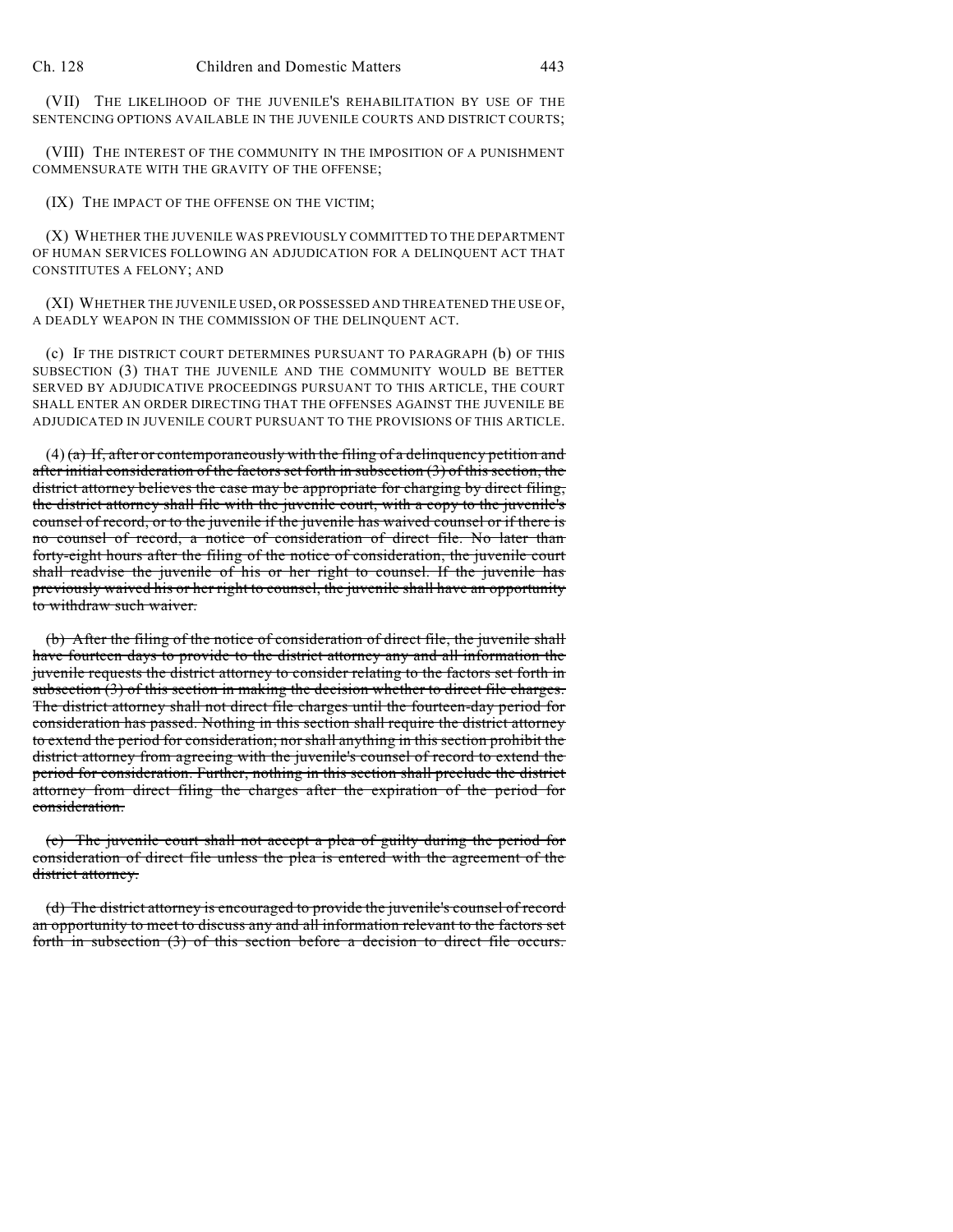However, the lack of any such meeting shall not require an extension of the period for consideration.

(e) At the discretion of the district attorney, the provisions of this subsection (4) shall not apply to charges for first degree murder as described in section 18-3-102, C.R.S., second degree murder, as described in section 18-3-103, C.R.S., or any sexual offense that is eligible for direct file pursuant to subsection (1) of this section.

(5) Upon the direct filing of charges in the district court pursuant to this section, the district attorney shall file a written statement listing the specific factors set forth in subsection (3) of this section upon which the decision to direct file was based.

(6) (a) If a juvenile is convicted following the filing of criminal charges by information or indictment in the district court pursuant to this section, the district judge shall sentence the juvenile as follows EITHER:

(I) As an adult; EXCEPT THAT A JUVENILE IS EXCLUDED FROM THE MANDATORY MINIMUM SENTENCING PROVISIONS IN SECTION 18-1.3-406, C.R.S., UNLESS THE JUVENILE IS CONVICTED OF A CLASS 1 FELONY OR A SEX OFFENSE THAT IS SUBJECT TO PART 9 OF ARTICLE 1.3 OF TITLE 18, C.R.S.; or

(II) To the youthful offender system in the department of corrections in accordance with section 18-1.3-407,C.R.S.; except that a juvenile shall be ineligible for sentencing to the youthful offender system if the juvenile is convicted of:

(A) A class 1 felony;

(B) Any sexual offense described in section 18-6-301 or 18-6-302, C.R.S., or part 4 of article 3 of title 18, C.R.S.; or

(C) A second or subsequent offense, if the juvenile received a sentence to the department of corrections or to the youthful offender system for the prior offense. or

(III) Pursuant to the provisions of this article, if the juvenile is less than sixteen years of age at the time of commission of the crime and is convicted of an offense other than a class 1 or class 2 felony, a crime of violence as defined under section 18-1.3-406, C.R.S., or an offense described in subparagraph (V) of paragraph (b) of subsection (1) of this section and the judge makes a finding of special circumstances.

(b) The district court judge may sentence a juvenile pursuant to the provisions of this article if the juvenile is convicted of a lesser included or nonenumerated FELONY offense for which criminal charges could not have been originally filed by information or indictment in the district court pursuant to this section. IF THE JUVENILE IS CONVICTED OF ONLY A MISDEMEANOR OFFENSE OR MISDEMEANOR OFFENSES, THE COURT SHALL ADJUDICATE THE JUVENILE A DELINQUENT AND SENTENCE THE JUVENILE PURSUANT TO THIS ARTICLE.

(c) IF A JUVENILE IS CONVICTED OF AN OFFENSE THAT IS NOT ELIGIBLE FOR